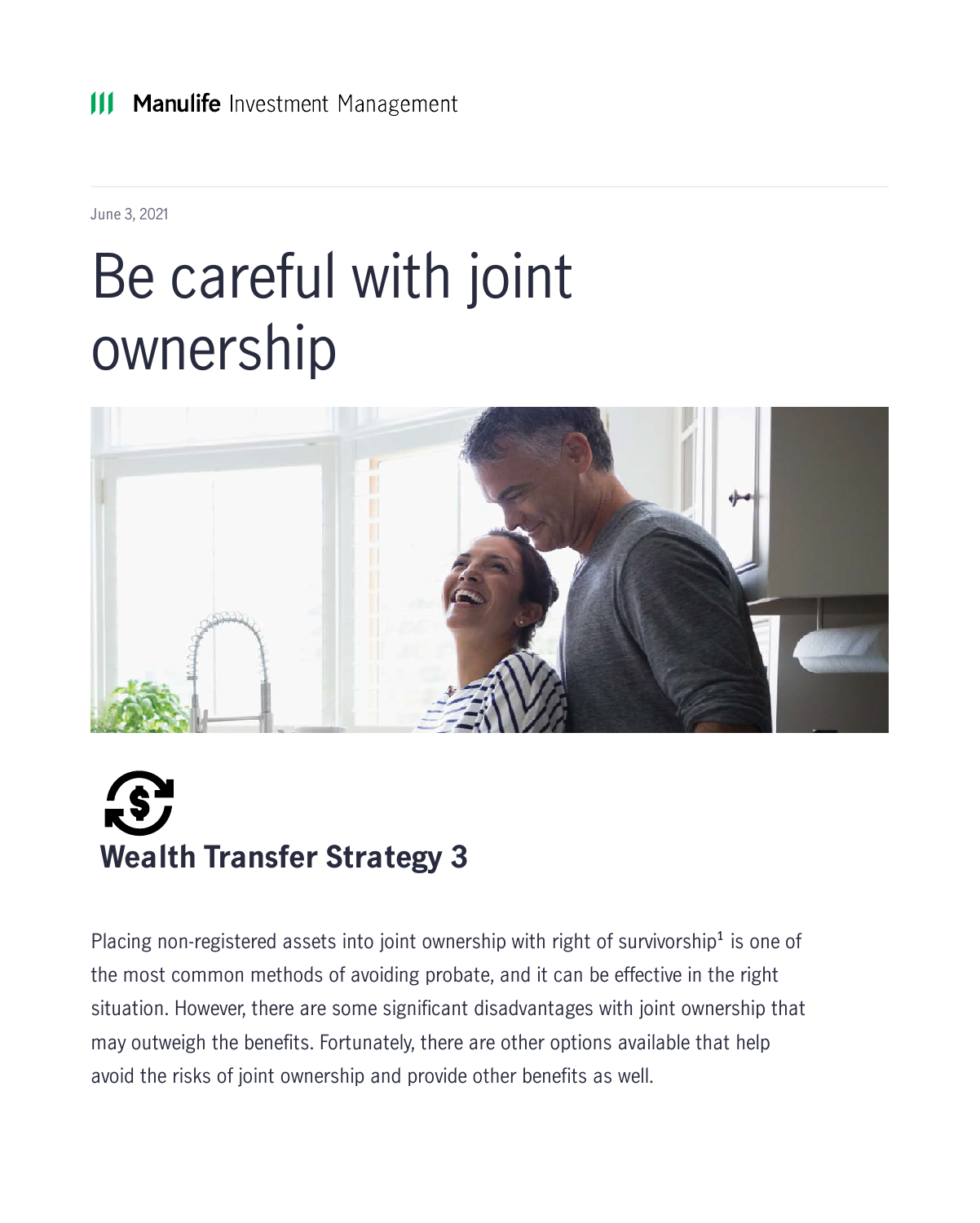# What's probate?

Probate is an administrative procedure whereby the court confirms the validity of a will and the authority of the executors. Third parties, such as financial institutions, may require probate to make sure the will presented is indeed the last will and testament of the deceased and that the executors have authority to act on behalf of the estate.

### Benefits of avoiding probate

All provinces except Manitoba and Quebec charge a fee or tax to probate a will; however, the fee in provinces such as Alberta is capped to a minimal amount. In some other provinces, this cost varies based on the value of the estate, rising as high as 1.695 per cent in Nova Scotia, 1.5 percent in Ontario, and 1.4 per cent in British Columbia.

In addition to the cost, the probate process can be a lengthy one, potentially taking months or years if the will is contested. Furthermore, once your will is submitted to court, it becomes a matter of public record. That means that anyone can view your will and that the confidentiality of your testamentary instructions has been lost.

# Advantages of joint ownership

Each joint owner holds title to the whole of the asset. On the death of one joint owner, the asset transfers directly to the survivor. The asset doesn't form part of the deceased's estate and, therefore, avoids probate.² By avoiding the deceased's estate, the asset also avoids claims by creditors of the estate and challenges to the validity of the will.

Joint ownership is particularly effective with spouses as the *Income Tax Act* (Canada) allows assets to be transferred between them on a tax-deferred basis.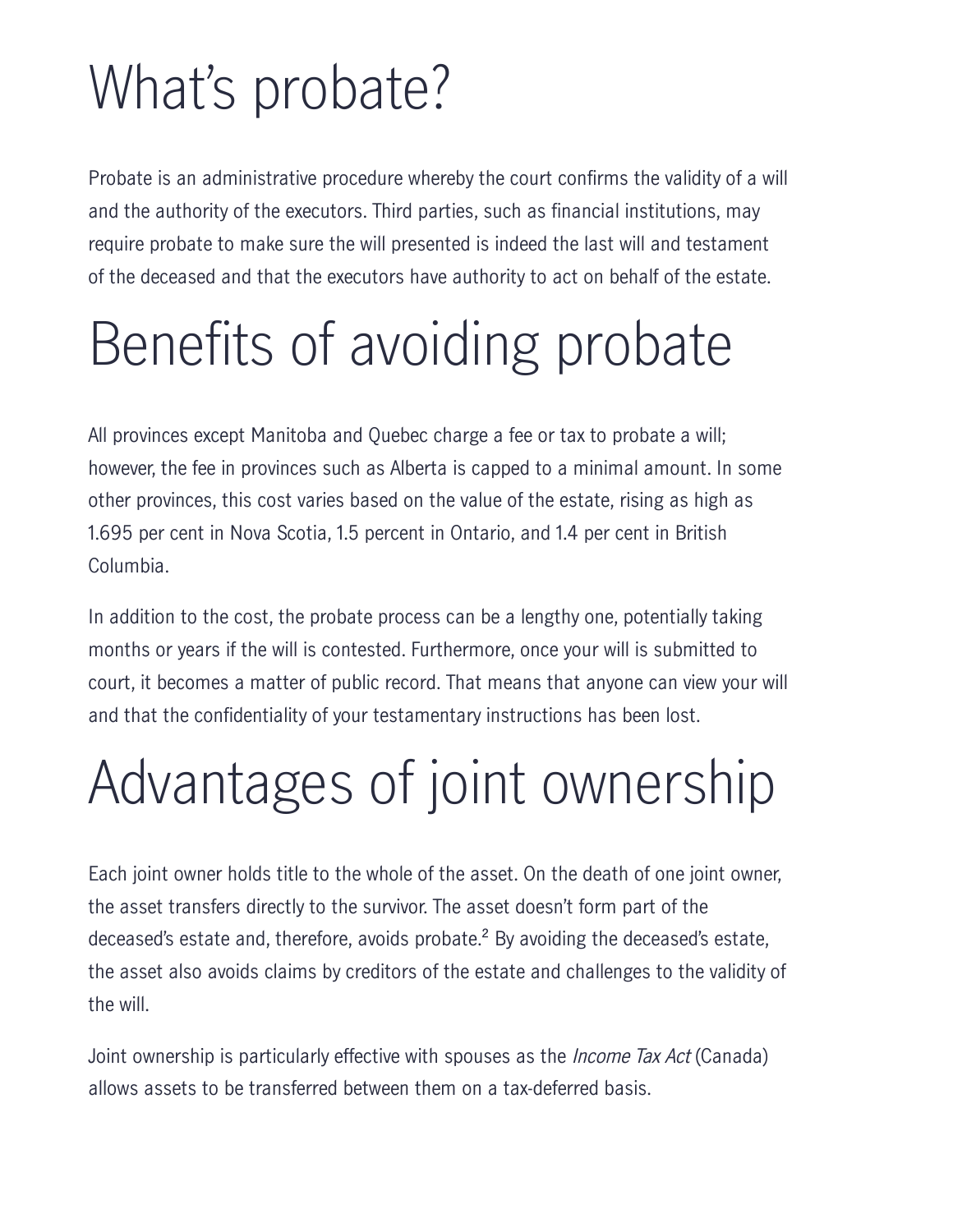## Disadvantages of joint ownership

Before transferring any assets into joint ownership, there are a few important issues you should consider that may change your mind.

The addition of a joint owner other than your spouse will be considered a taxable disposition, triggering a potential tax liability if capital gains are realized.

Alternatively, if the joint owner is your spouse, all income and capital gains will be attributed back to you. Also, if the joint owner is a minor child, all income, but not capital gains, will be attributed back to you.

A transfer into joint ownership will also result in a loss of control of the asset. Any decisions will now require the consent of the other joint owner.

As a result of a transfer, you'll expose the asset to the creditors of the new owner if they get sued or file for bankruptcy. If the new joint owner is married, the asset could be subject to an equalization claim in the event of a marriage breakdown.<sup>3</sup>

If a home is involved, a portion of the principal residence exemption and eligibility under the Home Buyers' Plan (HBP) may be jeopardized.

Lastly, any tax liability triggered on the automatic transfer at death will become the responsibility of the estate. This should be considered when determining how to distribute your other assets. Beneficiaries under the will may have their entitlements unfairly reduced.

## The complication

It's important to distinguish between a true joint ownership arrangement and a resulting trust. Even though the asset is owned jointly by two individuals, it may be possible that a resulting trust exists.<sup>4</sup> Some individuals register assets in joint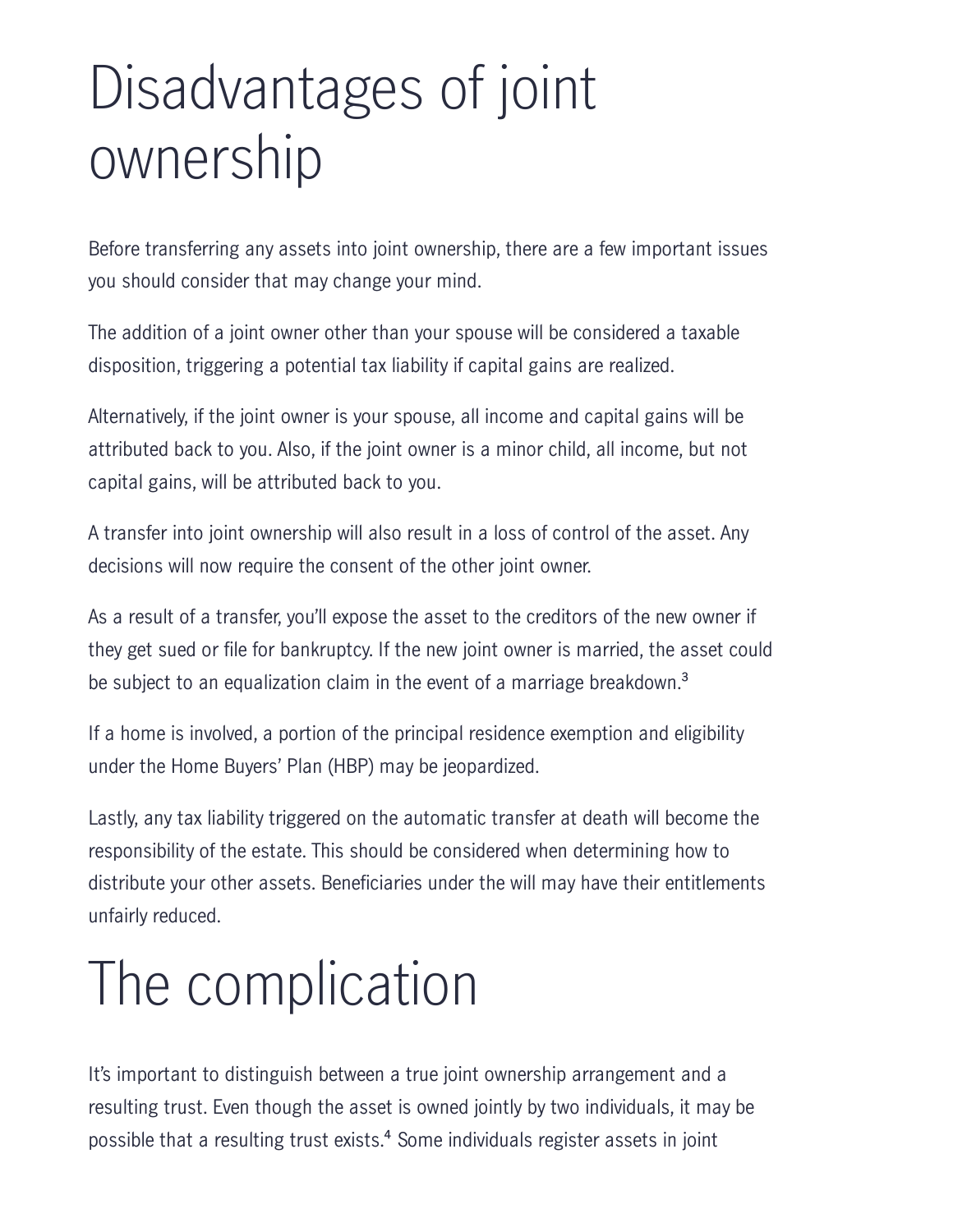ownership for convenience purposes — to enable one individual to manage the asset on behalf of the other. In this situation, there's no intent to convey beneficial ownership to the other individual, which is required to avoid probate. For example, an elderly parent may add an adult child to a bank account as a joint owner to facilitate paying bills and writing cheques. However, when a parent dies, disputes can often arise as to whether the parent intended to give beneficial ownership to the child or if a resulting trust exists.

If a resulting trust exists, probate tax will apply. The deceased won't have given a beneficial interest in the transferred asset to the other owner and, therefore, there'd be no right of survivorship. Thus, the asset remains in the estate and its value is included in the calculation of probate tax.

It's important for an individual who wants to make a gratuitous transfer to another person that the transferor's intention is captured. The documented intention can clarify whether the transfer was meant to be a gift or for the transferred asset to be held in trust. There've been a number of lawsuits regarding transfers to joint ownership; therefore, documenting intention is one way to address potential litigation claims.<sup>5</sup>

Joint ownership is becoming increasingly complicated and isn't necessarily a simple and easy way to transfer wealth and avoid probate. While it may be effective with spouses, it isn't generally recommended in other situations.

#### Alternatives

Non-insurance investments such as bank-issued guaranteed investment certificates and mutual funds are often held jointly to avoid probate. Fortunately, for those interested in avoiding probate there are alternatives. A segregated fund contract or insurance company guaranteed interest contract (GIC) offers the ability to avoid probate without using joint ownership, as well as other advantages, while also avoiding many of the disadvantages of joint ownership.

When a beneficiary other than your estate is named, assets bypass your estate — and therefore, bypass probate — and are paid directly to the beneficiary. Payment may be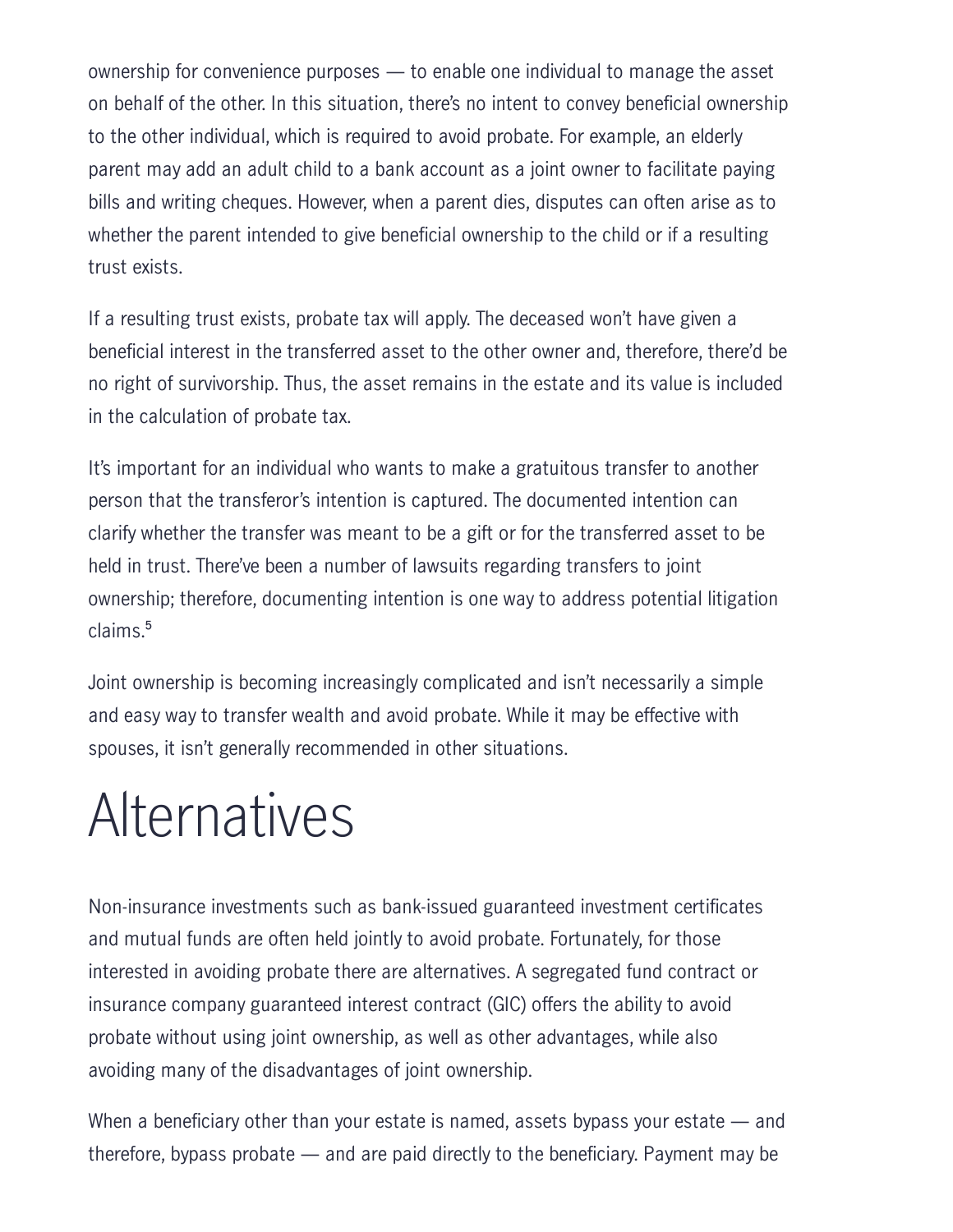made quickly, usually within two weeks of receiving sufficient proof of death. A segregated fund contract or insurance GIC is easy to set up. You can even change the beneficiary at any time without requiring the beneficiary's signature, provided the beneficiary isn't named irrevocably.

Because you're not adding an owner, you maintain complete control of the asset and don't trigger a taxable disposition.

As opposed to exposing your asset to the creditors of the joint owner, a segregated fund contract or insurance GIC with a beneficiary of the family class<sup>6</sup> offers you the potential for creditor protection.

The beneficiary designations are extremely flexible. You can divide the asset however you like, structure some or all the payments in the form of an annuity, or establish a trust on your death that will qualify as a testamentary trust.<sup>7</sup>

Segregated fund contracts also offer the benefit of maturity and death benefit guarantees on your investment.

| <b>Joint Ownership</b>                                        | <b>Segregated fund contract</b><br>and GIC alternative           |
|---------------------------------------------------------------|------------------------------------------------------------------|
| Advantages                                                    | Advantages                                                       |
| On death avoids estate and probate                            | On death, avoids estate and probate                              |
| Tax-deferred transfer to spouse                               | Tax-deferred transfer to spouse <sup>8</sup>                     |
| <b>Disadvantages</b>                                          | Potential creditor protection                                    |
| Taxable disposition with non-spouse                           | Easy and free to change beneficiary                              |
| Loss of control                                               | Trust named as a beneficiary may qualify as a testamentary trust |
| Exposed to creditors of new owners                            | Flexibility in structuring beneficiary payouts                   |
| May jeopardize principal residence exemption or HBP           | Capital guarantees on maturity and death                         |
| Potential litigation – joint ownership vs. resulting trust    |                                                                  |
| Probate may apply where beneficial interest isn't transferred |                                                                  |

### Ideal candidates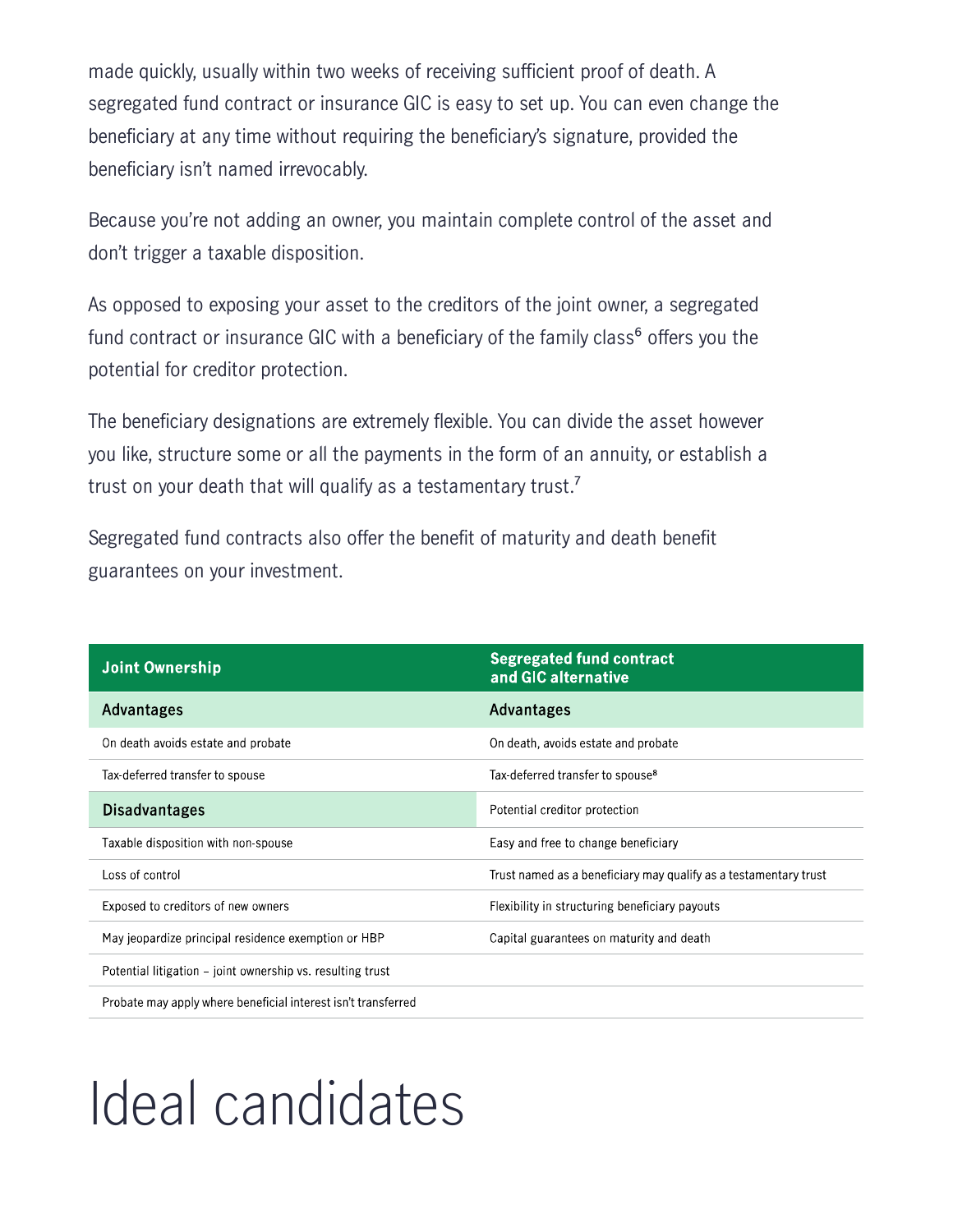Investors should consider segregated fund contracts or insurance GICs as an alternative to joint ownership if they want:

- the potential to avoid probate and the resulting fees, delays, and lack of privacy
- to maintain control of their asset
- potential creditor protection
- the ability to create a testamentary trust at death.

## Take action

If you're looking for these features in an investment:

- contact your advisor
- decide how much you want to invest  $\bullet$
- name your beneficiaries and consider testamentary trusts
- decide which segregated fund contracts or insurance GICs meet your investment goals

Before transferring any assets into joint ownership, there are a few important issues that you should consider that may change your mind.

## Investment options with Manulife

Manulife and its subsidiaries provide a range of investments and services.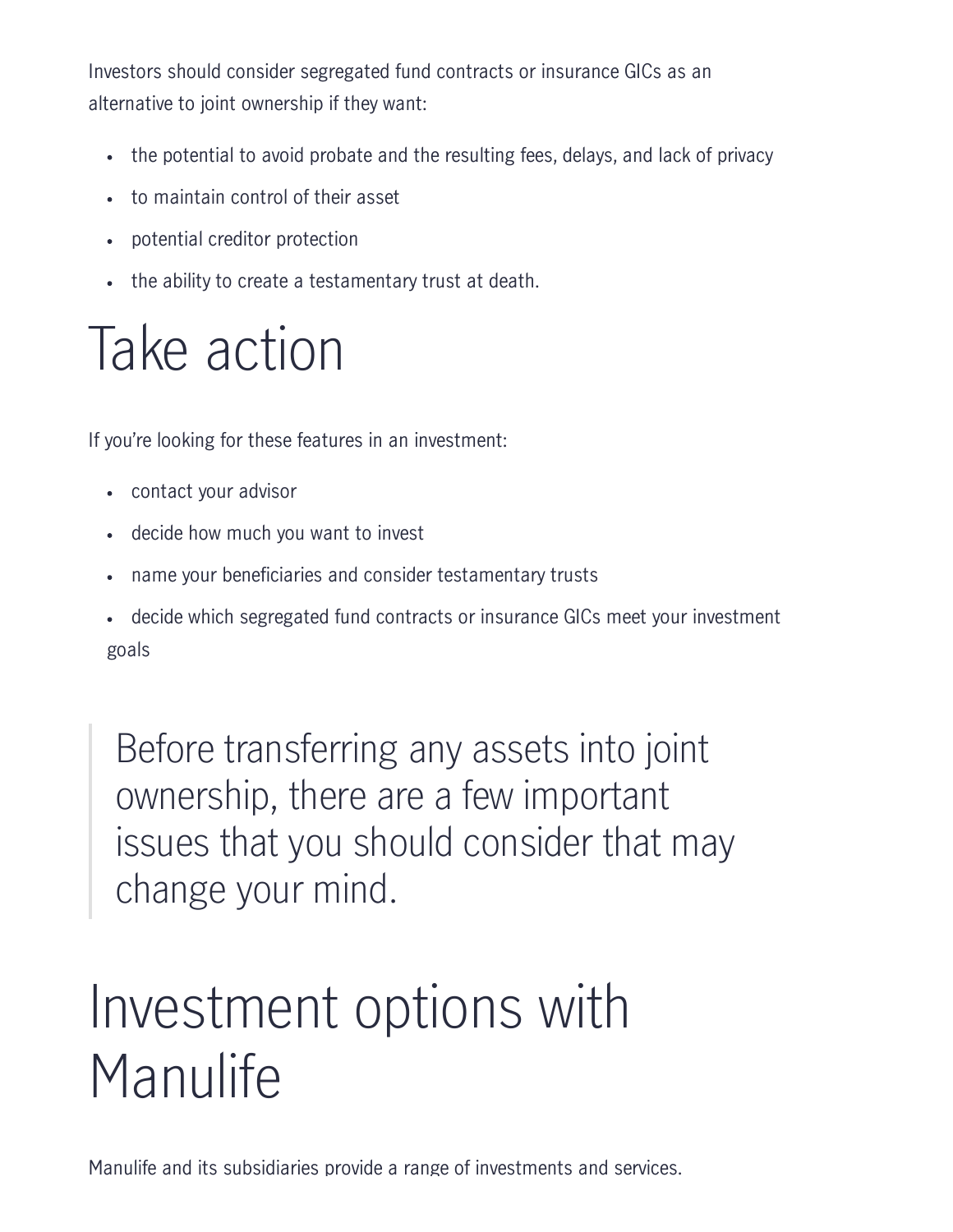**Manulife Investment Management segregated fund contracts** combine the growth potential offered by a broad range of investment funds with the unique wealthprotection features of an insurance contract. Through segregated fund contracts, investors can help minimize their exposure to risk through income, death and maturity guarantees, potential creditor protection features, and estate planning benefits — all from a single product or insurance contract.

For conservative investors looking to help grow their wealth but who are also concerned about minimizing risk, segregated fund contracts can provide an ideal solution.

A **Manulife Investment Management guaranteed interest account (GIA)** offers competitive rates plus investment options. Investors benefit from a guarantee on their principal investment and from several different investment options that can diversify and add flexibility to their portfolio. GIAs can be an ideal solution for conservative investors looking to help grow their wealth, but who are also concerned about minimizing risk.

**1** All other references to joint ownership mean joint ownership with right of survivorship. Joint ownership doesn't apply in Quebec. **2** In Saskatchewan, jointly held property and insurance policies with a named beneficiary are included on the application for probate but don't flow through the estate and aren't subject to probate fees. **3** The rules for equalization or division of assets upon marriage breakdown vary by province. Individuals should consult their legal advisor. **4** A presumption of resulting trust applies to gratuitous transfers, and at death, the asset becomes the asset of the estate of the transferor. **5** Court decisions have dealt with whether a gift was made or an asset was held in trust for others. **6** In provinces other than Quebec, a family class beneficiary is any of the spouse, child, grandchild, or parent of the annuitant. **7** If a trust qualifies as a qualified disability trust (QDT) as defined in subsection 122(3) of the Income Tax Act (Canada), it'll benefit from being taxed at the graduated tax rates. **8** If ownership transfers to a spouse and the contract continues.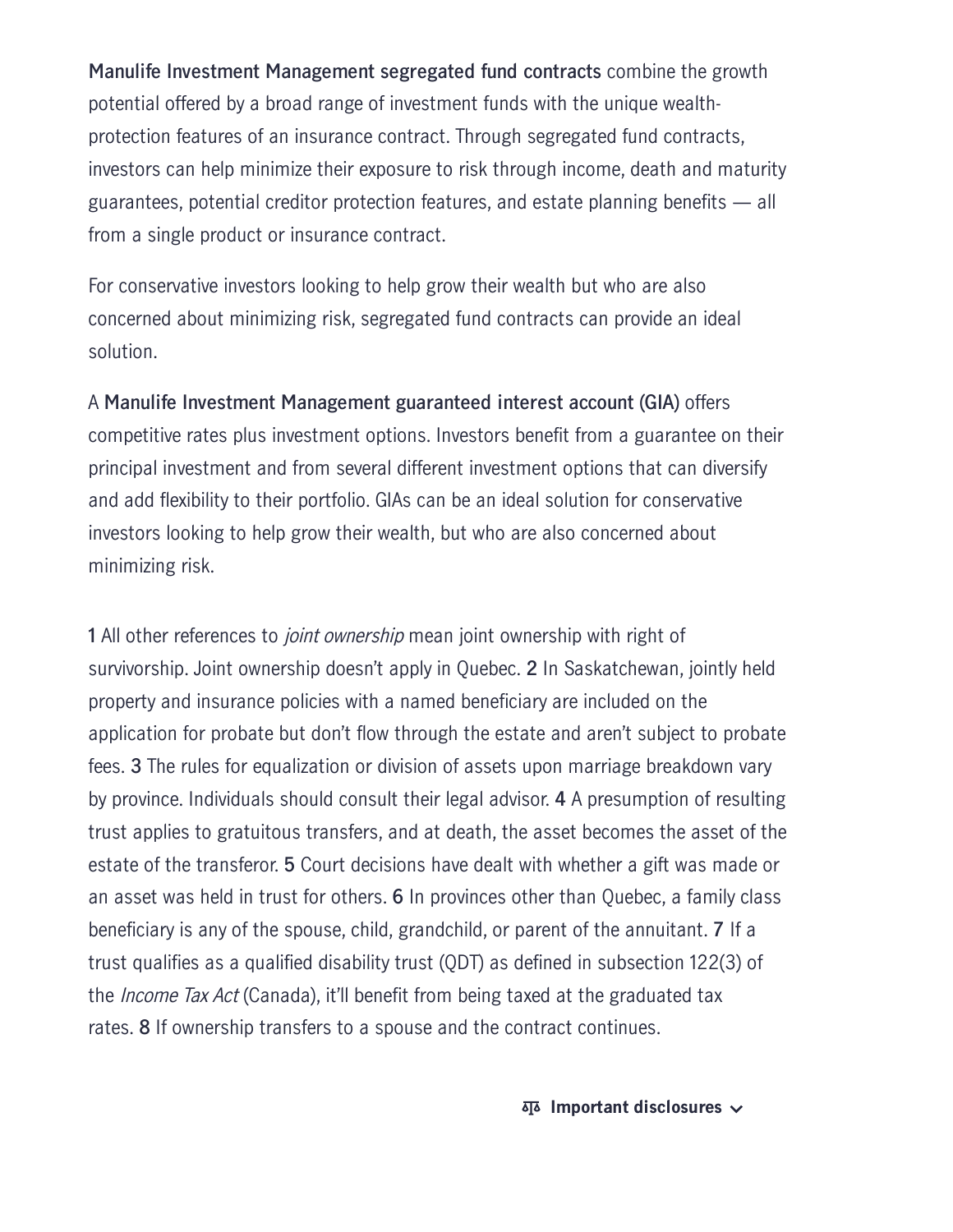The commentary in this publication is for general information only and should not be considered investment or tax advice to any party. Individuals should seek the advice of professionals to ensure that any action taken with respect to this information is appropriate to their specific situation. Any amount that is allocated to a segregated fund is invested at the risk of the contractholder and may increase or decrease in value. The Manufacturers Life Insurance Company is the issuer of insurance contracts containing Manulife segregated funds and of the Manulife Guaranteed Interest Contract and the guarantor of any guarantee provisions therein. Manulife, Manulife Investment Management, the Stylized M Design, and Manulife Investment Management & Stylized M Design are trademarks of The Manufacturers Life Insurance Company and are used by it, and by its affiliates under license.

MK1973E 06/21